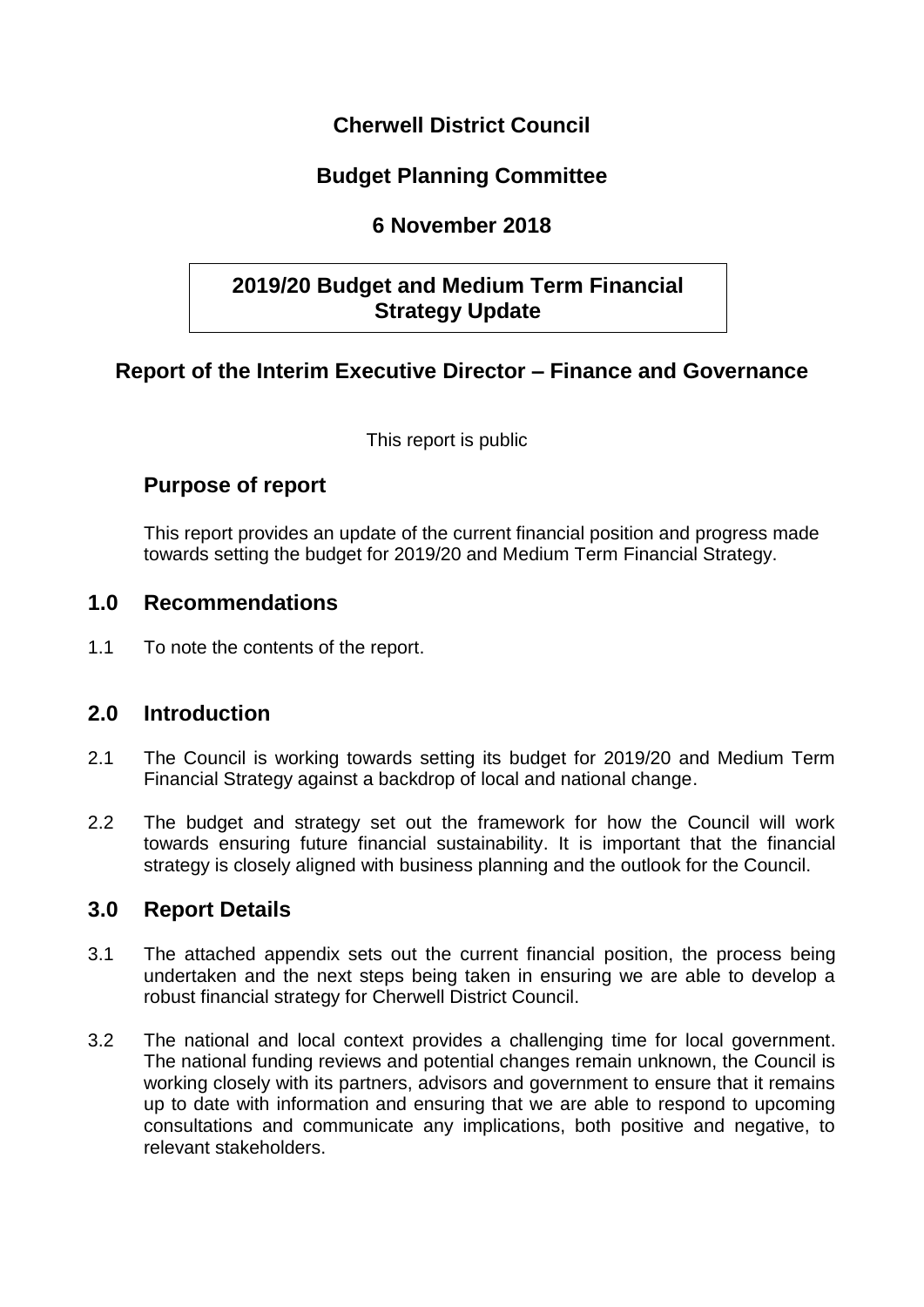- 3.3 The potential reorganisation of a neighbouring county, Northamptonshire and the implications regarding the separation of Cherwell District Council with South Northamptonshire Council are currently being worked on. The plans for the change taking place are currently being developed and this will need to be incorporated into the budget setting process as required.
- 3.4 Officers are in the process of undertaking the detailed review of the current financial position and identifying future opportunities for the Council. Officers work closely with portfolio holders at each stage of the process.
- 3.5 The 2019/20 budget and Medium Term Financial Strategy will be presented at the next meeting of the Committee.

# **4.0 Conclusions and Reasons for Recommendations**

4.1 It is recommended that the contents of the report are noted.

### **5.0 Consultation**

5.1 The report sets out an update of the financial position and progress for 2019/20 budget setting and as such no formal consultation on the content or recommendation is required. Formal consultation of the budget will be undertaken in due course.

### **6.0 Alternative Options and Reasons for Rejection**

6.1 This report sets out a progress update. As this is an update report, no further options have been considered. However, members may wish to request that officers provide additional information.

## **7.0 Implications**

#### **Financial and Resource Implications**

7.1 There are no direct financial implications arising directly from the production of this report.

Comments checked by: Kelly Watson, Assistant Director – Finance and Procurement 0300 003 0206 [kelly.watson@cherwellandsouthnorthants.gov.uk](mailto:kelly.watson@cherwellandsouthnorthants.gov.uk)

#### **Legal Implications**

7.2 There are no legal implications arising directly from this report.

Comments checked by: James Doble, Assistant Director – Law and Governance 01295 221587 [james.doble@cherwellsouthnorthants.gov.uk](mailto:james.doble@cherwellsouthnorthants.gov.uk)